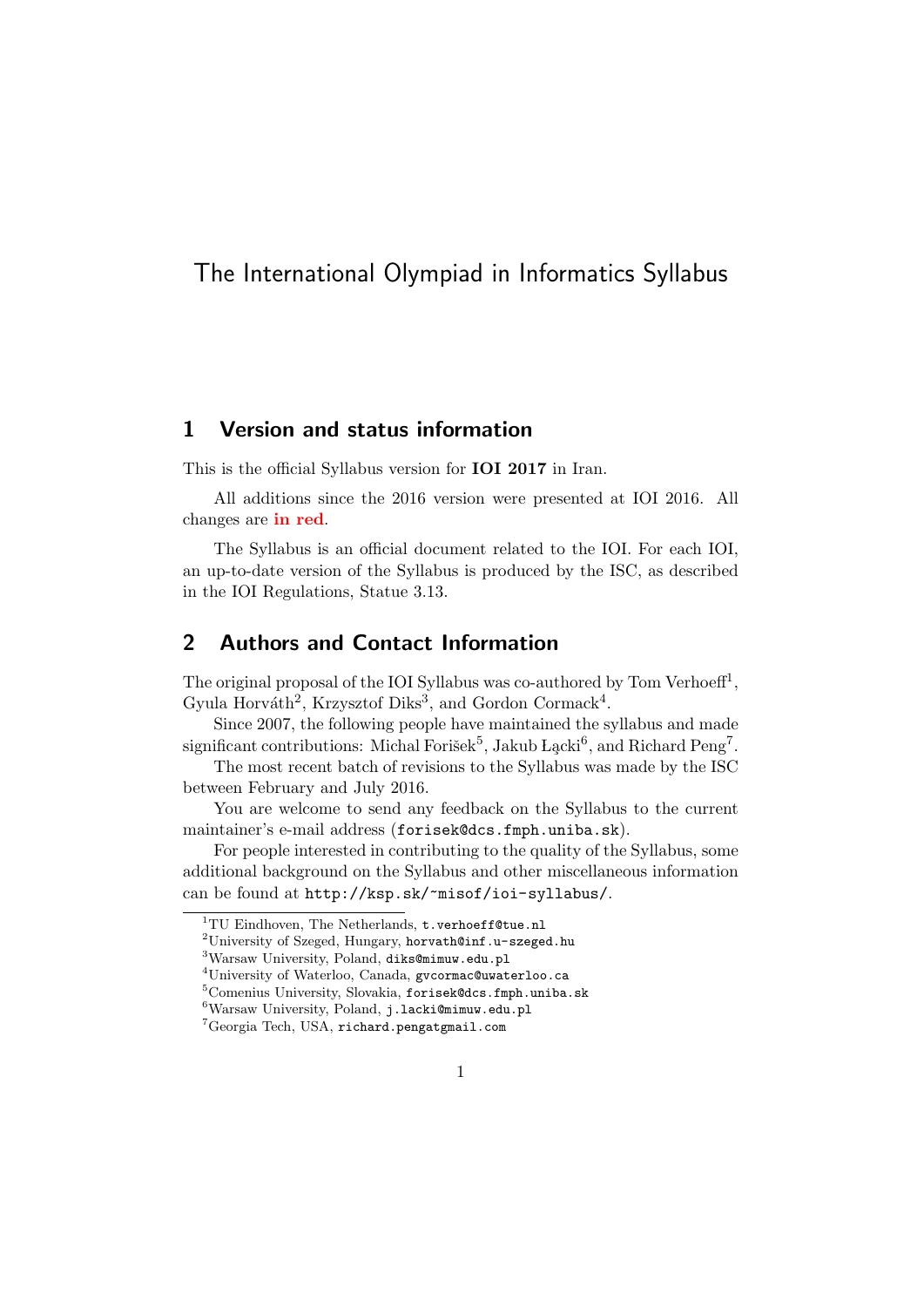# 3 Introduction

During the years, the Syllabus has evolved. Currently it has the following purposes:

- It specifies a small set of required prerequisite knowledge. Below, this is given in the category "Included, unlimited" and to some extent also in "Included, to be clarified".
- It serves as a set of guidelines that help decide whether a task is suitable for the International Olympiad in Informatics (IOI). Based on this document, the International Scientific Committee (ISC) evaluates the task proposals when selecting the competition tasks.
- As a consequence of the previous item, another purpose of the Syllabus is to help the organizers of national olympiads prepare their students for the IOI.

The Syllabus aims to achieve these goals by providing a classification of topics and concepts from mathematics and computer science. More precisely, this Syllabus classifies each topic into one of five categories:

#### $\heartsuit$  Included, unlimited

Topics in this category are considered to be prerequisite knowledge. Contestants are expected to know them. These topics can appear in task descriptions without further clarification.

Example: Integer in §4.1

## $\triangle$  Included, to be clarified

Contestants should know this topic, but when it appears in a task description, the author must always clarify it sufficiently.

Example: Directed graph in §4.2 DS2

#### $\Theta$  Included, not for task description

Topics that belong to this category should not appear in tasks descriptions. However, developing solutions and understanding model solutions may require the knowledge of these topics.

Example: Asymptotic analysis of upper complexity bounds in §5.2 AL1

Note: This is the main category that should be of interest when preparing contestants for the IOI. It should be noted that this set of topics contains a wide range of difficulties, starting from simple concepts and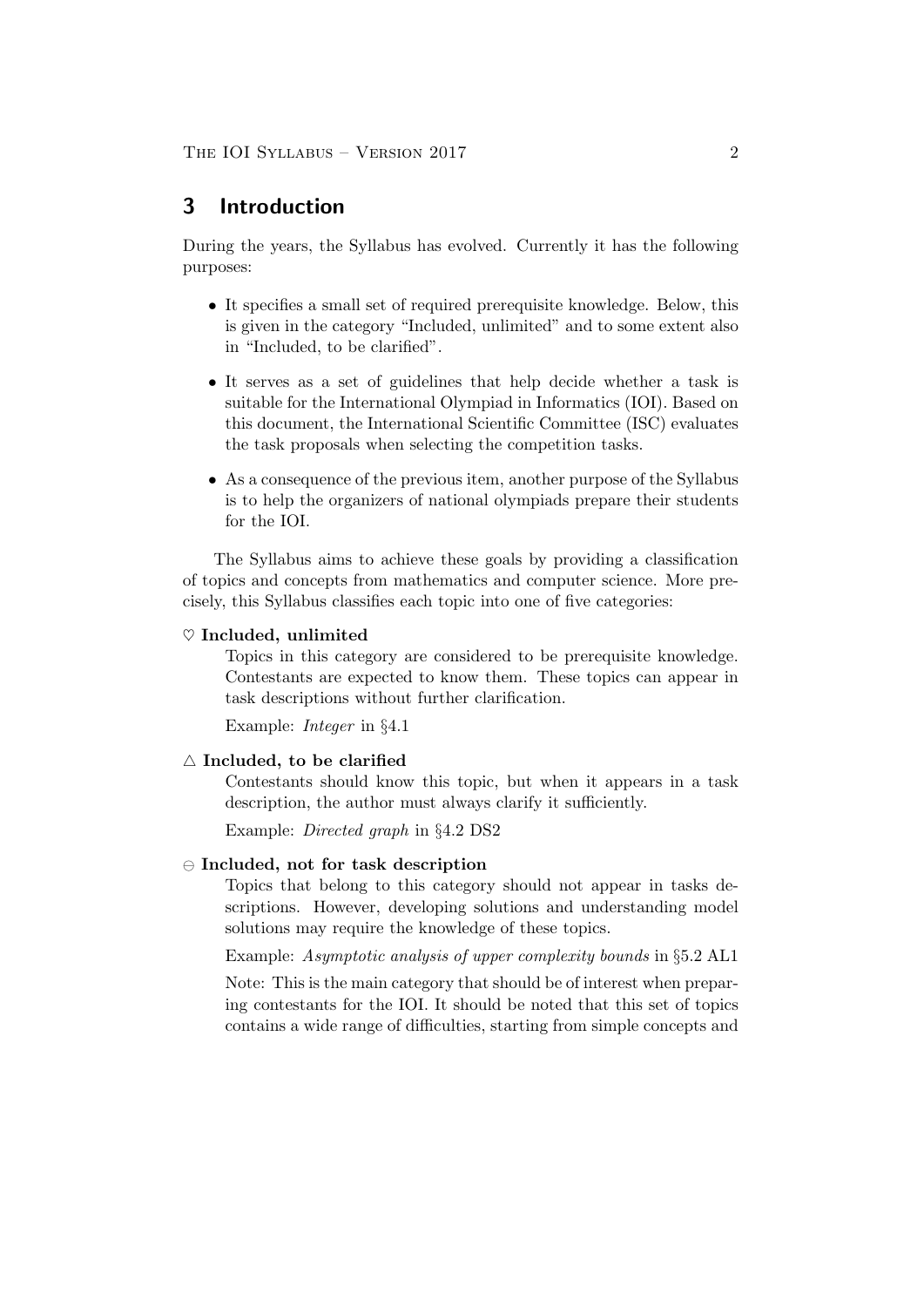ending with topics that can appear in problems that aim to distinguish among the gold medallists. It is not expected that all contestants should know everything listed in this category.

### Outside of focus

Any topic that is not explicitly addressed by the Syllabus should be considered to belong to this category.

Contestants are not expected to have knowledge of these topics. Most competition tasks will not be related to any topics from this category.

However, this does not prevent the inclusion of a competition task that is related to a particular topic from this category. The ISC may wish to include such a competition task in order to broaden the scope of the IOI.

If such a task is considered for the IOI, the ISC will make sure that the task can reasonably be solved without prior knowledge of the particular topic, and that the task can be stated in terms of  $\heartsuit$  and  $\triangle$  concepts in a precise, concise, and clear way.

Examples of such tasks being used at recent IOIs include :

- Languages (a.k.a. Wikipedia) from IOI 2010 in Canada, and
- Odometer (a.k.a. robot with pebbles) from IOI 2012 in Italy, and
- Art class from IOI 2013 in Australia.
- Excluded Some of the harder algorithmic topics are explicitly marked as excluded. It is guaranteed that there will not be a competition task that requires the contestants to know these areas.

Furthermore, the tasks will be set with the goal that knowledge of Excluded topics should not help in obtaining simpler solutions / solutions worth more points.

This category mainly contains hard textbook algorithms and advanced areas in mathematics.

Still, note that the Syllabus must not be interpreted to restrict in any way the techniques that contestants are allowed to apply in solving the competition tasks.

Due to the the common occurrence of tasks that can benefit from knowing excluded topics since the introduction of the syllabus, and the differing treatments of these topics in various national/regional competitions, this set is further divided into two parts in this version.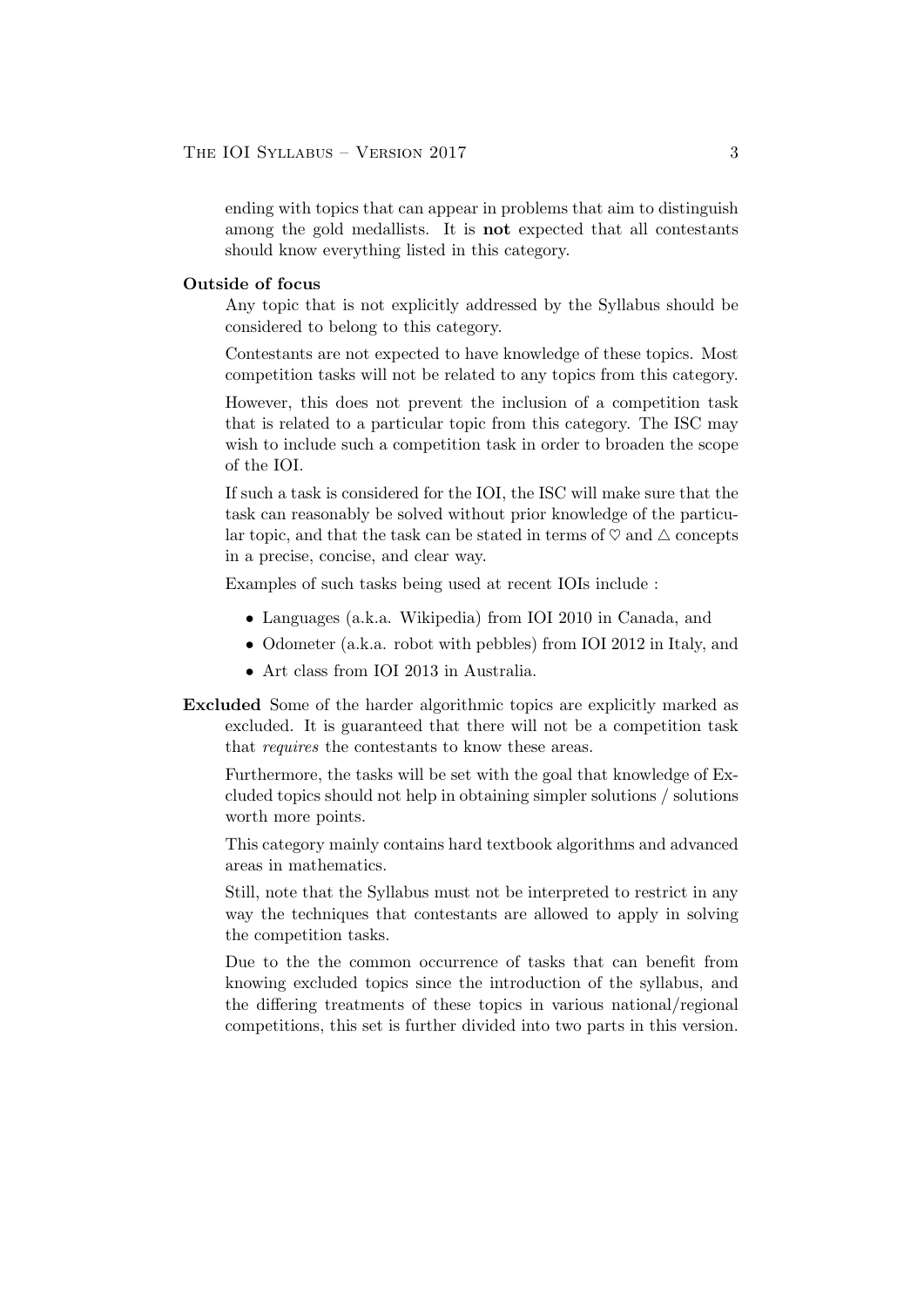#### • Excluded, but open to discussion

This contains mostly topics that are natural extensions of topics in  $\heartsuit$  and  $\triangle$ , or ones where the boundary is difficult to draw.

Examples: Rabin-Karp string hashing in §5.2

#### • Explicitly excluded

This contains mostly topics whose inclusion will result in categories of problems that are unaccessible to a significant portion of IOI participants.

Examples: Calculus in §4.3

It is the hope that a consensus can be reached on most topics in the Excluded, but open to discussion category in the next few years.

Obviously, none of the categories can ever be exhaustively enumerated. Instead, the list given in the following Sections should serve as examples that map out the boundary: anything easier or similar to Included topics is to be considered Included as well, and anything similar or harder than the Explicitly excluded topics is Excluded, too.

If there is a particular topic for which you are not sure how it should be classified, we invite you to submit a clarification request to the current Syllabus maintainer.

Note that issues related to the usage of suitable terminology and notations in competition tasks are beyond the scope of this document.<sup>8</sup>

The rest of this document contains the classification of topics.

# 4 Mathematics

# 4.1 Arithmetics and Geometry

- $\heartsuit$  Integers, operations (incl. exponentiation), comparison
- $\heartsuit$  Basic properties of integers (sign, parity, divisibility)
- $\heartsuit$  Basic modular arithmetic: addition, subtraction, multiplication

 $8$ See T. Verhoeff: Concepts, Terminology, and Notations for IOI Competition Tasks, http://scienceolympiads.org/ioi/sc/documents/terminology.pdf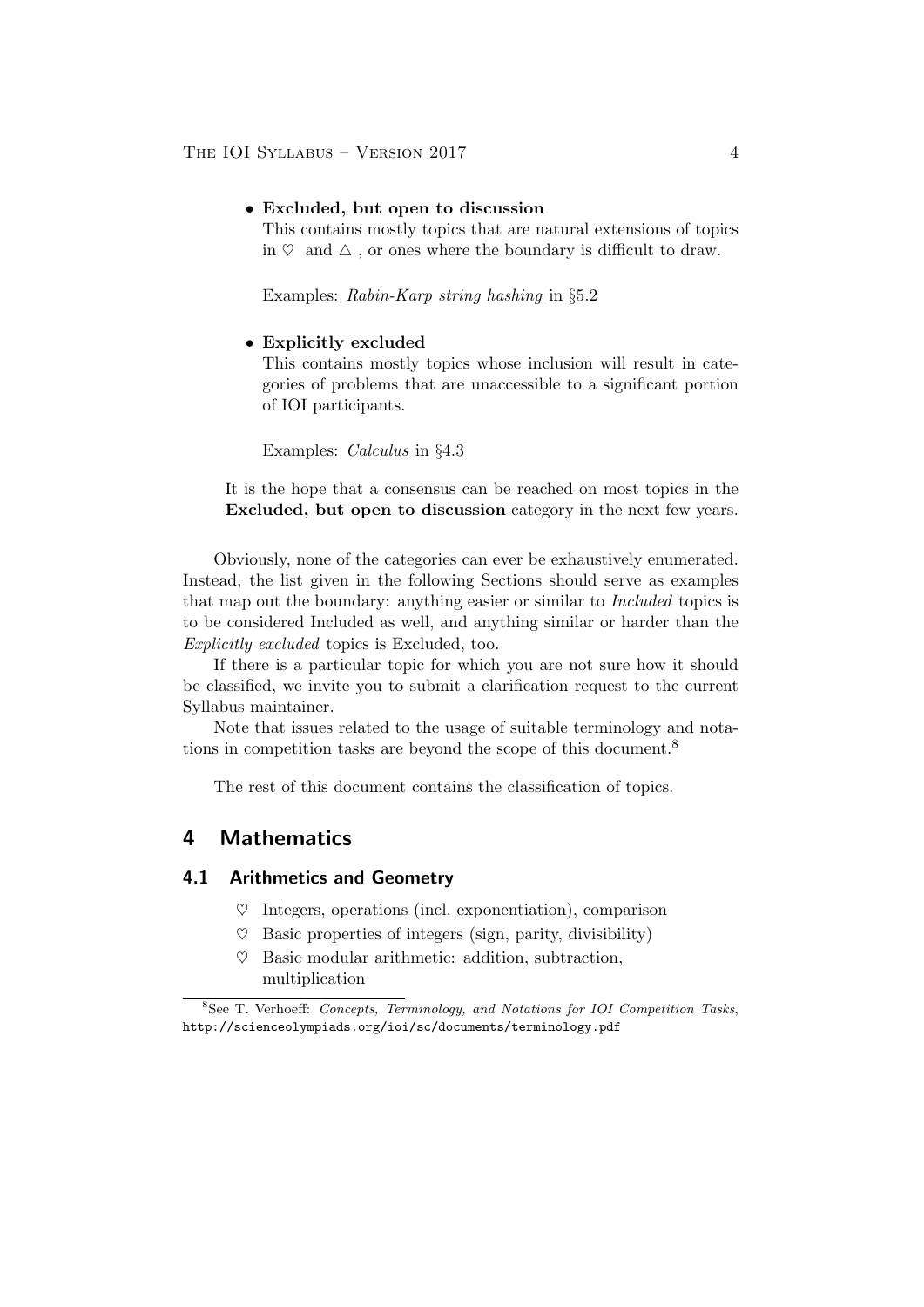### THE IOI SYLLABUS – VERSION 2017 5

- $\ominus$  Prime numbers
- $\heartsuit$  Fractions, percentages
- $\heartsuit$  Line, line segment, angle, triangle, rectangle, square, circle
- $\heartsuit$  Point, vector, coordinates in the plane
- $\heartsuit$  Polygon (vertex, side/edge, simple, convex, inside, area)
- $\triangle~$  Euclidean distances
- $\ominus$  Pythagorean theorem

Excluded, but open to discussion

• Additional topics from number theory.

### Explicitly excluded:

- geometry in 3D or higher dimensional spaces
- analyzing and increasing precision of floating-point computations
- modular division and inverse elements
- complex numbers,
- general conics (parabolas, hyperbolas, ellipses)
- trigonometric functions

# 4.2 Discrete Structures (DS)

# DS1. Functions, relations, and sets

- $\triangle$  Functions (surjections, injections, inverses, composition)
- $\triangle$  Relations (reflexivity, symmetry, transitivity, equivalence relations, total/linear order relations, lexicographic order)
- $\triangle$  Sets (inclusion/exclusion, complements, Cartesian products, power sets)

Explicitly excluded:

• Cardinality and countability (of infinite sets)

# DS2. Basic logic

- $\heartsuit$  First-order logic
- $\heartsuit$  Logical connectives (incl. their basic properties)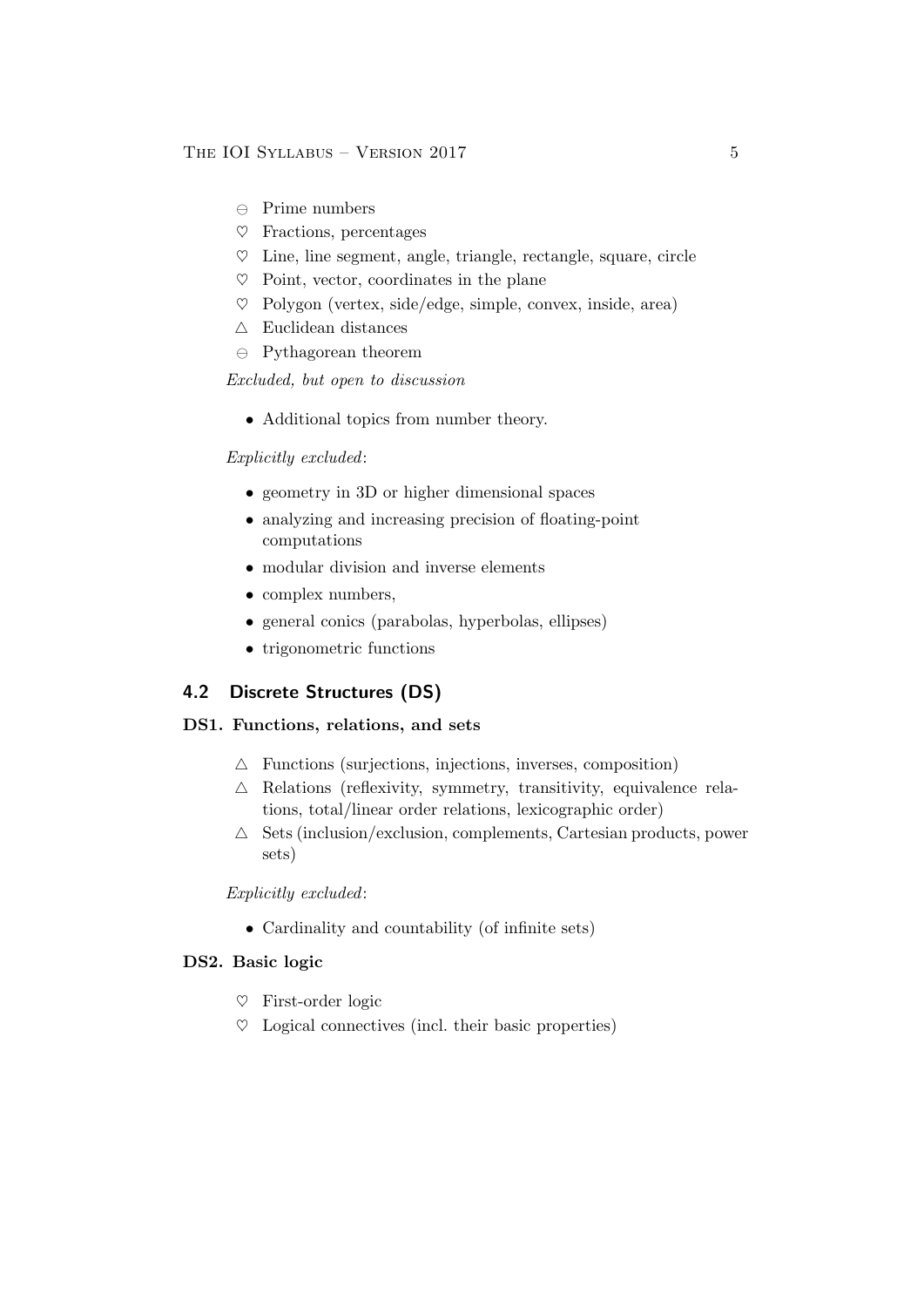- $\heartsuit$  Truth tables
- $\heartsuit$  Universal and existential quantification (Note: statements should avoid definitions with nested quantifiers whenever possible).
- $\ominus$  Modus ponens and modus tollens

N.B. This article is not concerned with notation. In past task descriptions, logic has been expressed in natural language rather than mathematical symbols, such as  $\wedge$ ,  $\vee$ ,  $\forall$ ,  $\exists$ .

Out of focus:

• Normal forms

Explicitly excluded:

- Validity
- Limitations of predicate logic

# DS3. Proof techniques

- $\triangle$  Notions of implication, converse, inverse, contrapositive, negation, and contradiction
- $\Theta$  Direct proofs, proofs by: counterexample, contraposition, contradiction
- $\ominus$  Mathematical induction
- $\Theta$  Strong induction (also known as complete induction)
- $\heartsuit$  Recursive mathematical definitions (incl. mutually recursive definitions)

## DS4. Basics of counting

- $\heartsuit$  Counting arguments (sum and product rule, arithmetic and geometric progressions, Fibonacci numbers)
- $\triangle$  Permutations and combinations (basic definitions)
- $\triangle$  Factorial function, binomial coefficients
- $\ominus$  Inclusion-exclusion principle
- $\ominus$  Pigeonhole principle
- $\Theta$  Pascal's identity, Binomial theorem

# Explicitly excluded: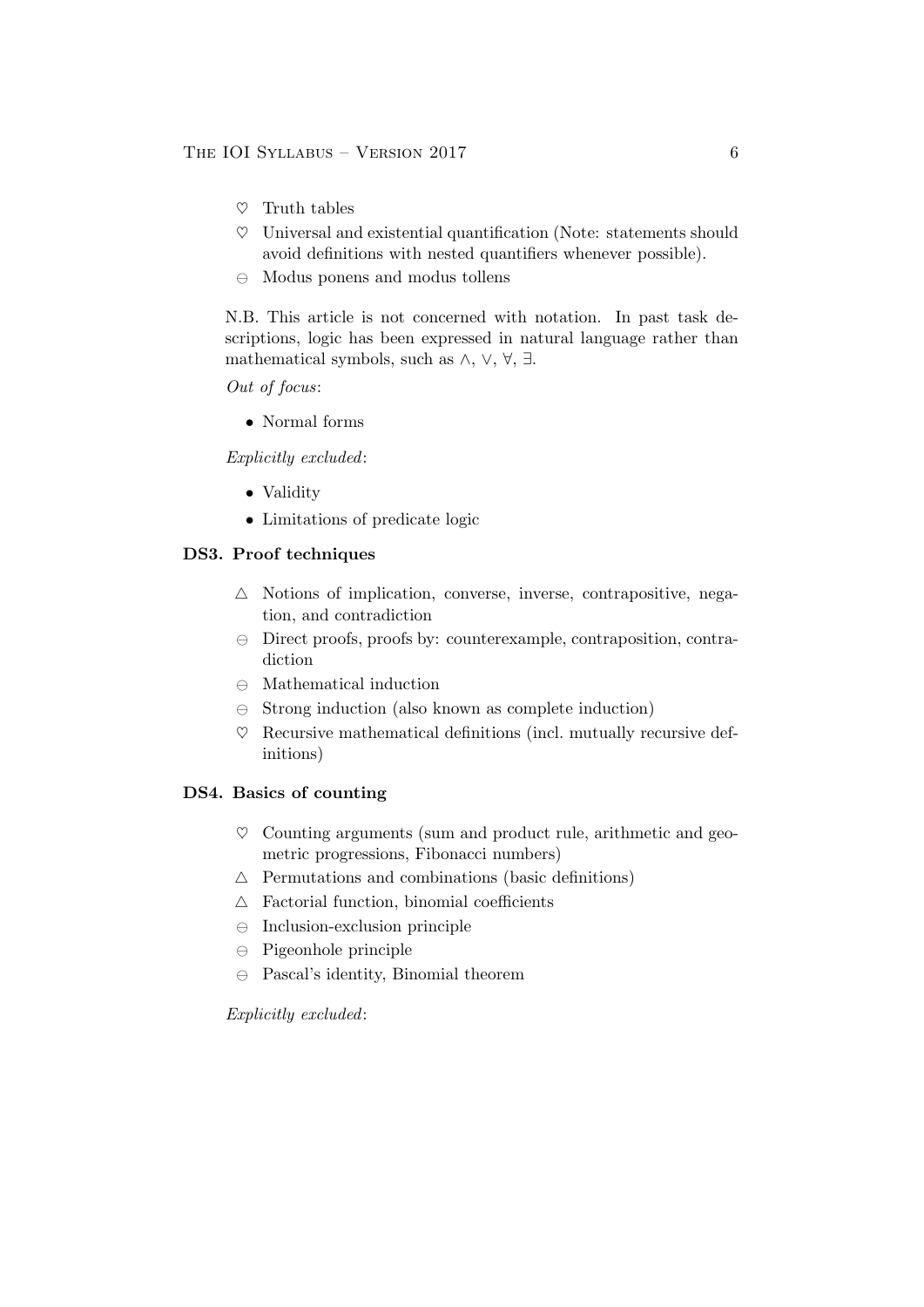- Solving of recurrence relations
- Burnside lemma

# DS5. Graphs and trees

- $\triangle$  Trees and their basic properties, rooted trees
- $\triangle$  Undirected graphs (degree, path, cycle, connectedness, Euler/Hamilton path/cycle, handshaking lemma)
- $\triangle$  Directed graphs (in-degree, out-degree, directed path/cycle, Euler/Hamilton path/cycle)
- $\triangle$  Spanning trees
- $\triangle$  Traversal strategies
- $\triangle$  'Decorated' graphs with edge/node labels, weights, colors
- $\triangle$  Multigraphs, graphs with self-loops
- $\triangle$  Bipartite graphs
- $\ominus$  Planar graphs

# Explicitly Excluded

- Hypergraphs
- Specific graph classes such as perfect graphs
- Structural parameters such as treewidth and expansion
- Planarity testing
- Finding separators for planar graphs

## DS6. Discrete probability

Applications where everything is finite (and thus arguments about probability can be easily turned into combinatorial arguments) are Out of focus, everything more complicated is Explicitly excluded.

# 4.3 Other Areas in Mathematics

Explicitly excluded:

- Geometry in three or more dimensions.
- Linear algebra, including (but not limited to):
	- Matrix multiplication, exponentiation, inversion, and Gaussian elimination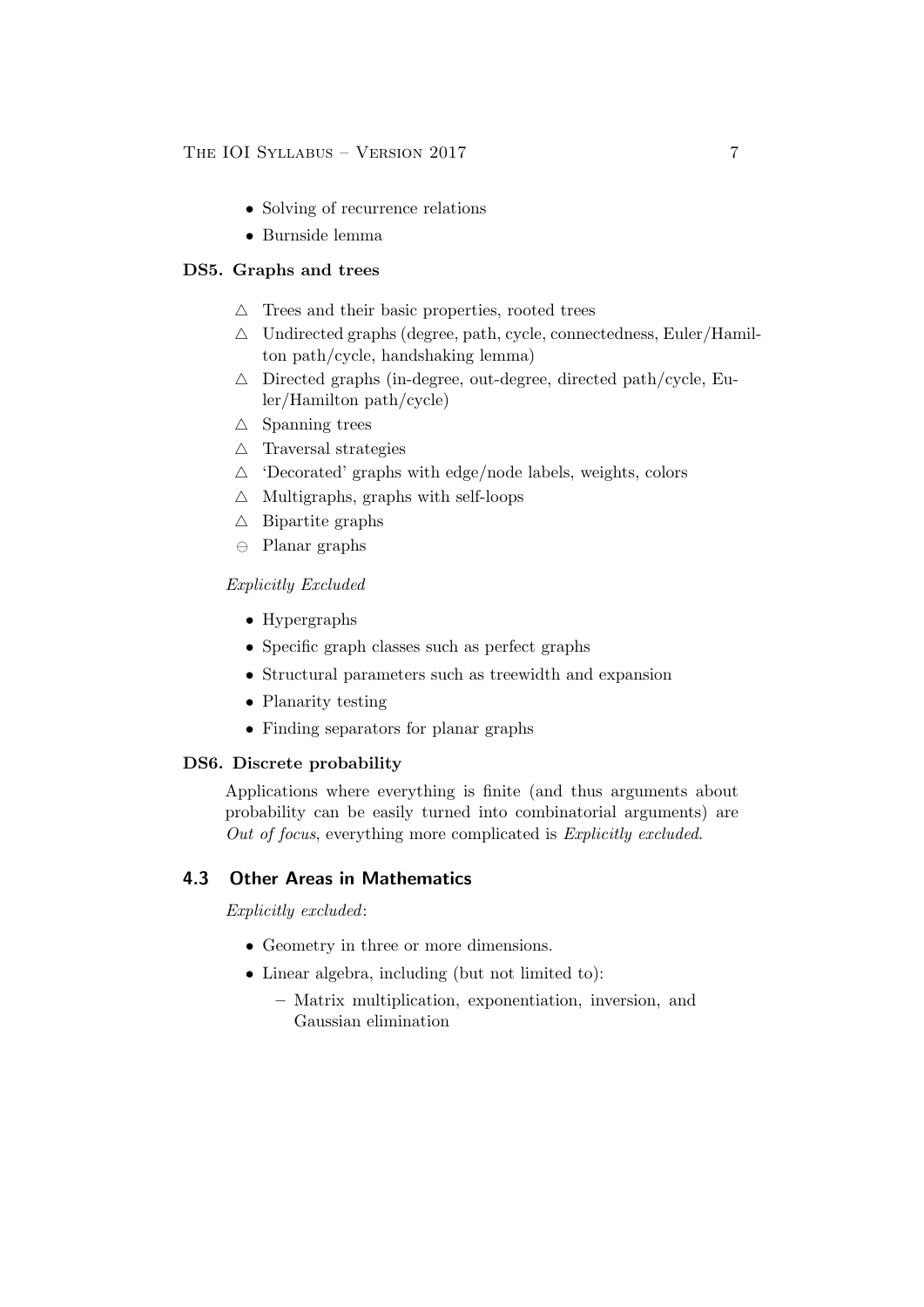- Fast Fourier transform
- Calculus,
- Statistics

# 5 Computing Science

# 5.1 Programming Fundamentals (PF)

### PF1. Fundamental programming constructs (for abstract machines)

- $\heartsuit$  Basic syntax and semantics of a higher-level language (at least one of the specific languages available at an IOI, as announced in the Competition Rules for that IOI)
- $\heartsuit$  Variables, types, expressions, and assignment
- $\heartsuit$  Simple I/O
- $\heartsuit$  Conditional and iterative control structures
- $\heartsuit$  Functions and parameter passing
- $\ominus$  Structured decomposition

## PF2. Algorithms and problem-solving

- $\ominus$  Problem-solving strategies (understand–plan–do–check, separation of concerns, generalization, specialization, case distinction, working backwards, etc.)<sup>9</sup>
- $\Theta$  The role of algorithms in the problem-solving process
- $\Theta$  Implementation strategies for algorithms (also see §6 SE1)
- $\ominus$  Debugging strategies (also see §6 SE3)
- $\triangle$  The concept and properties of algorithms (correctness, efficiency)

# PF3. Fundamental data structures

- $\heartsuit$  Primitive types (boolean, signed/unsigned integer, character)
- $\heartsuit$  Arrays (incl. multicolumn dimensional arrays)
- $\heartsuit$  Strings and string processing
- $\triangle$  Static and stack allocation (elementary automatic memory management)

 $9$ See G. Polya: How to Solve It: A New Aspect of Mathematical Method, Princeton Univ. Press, 1948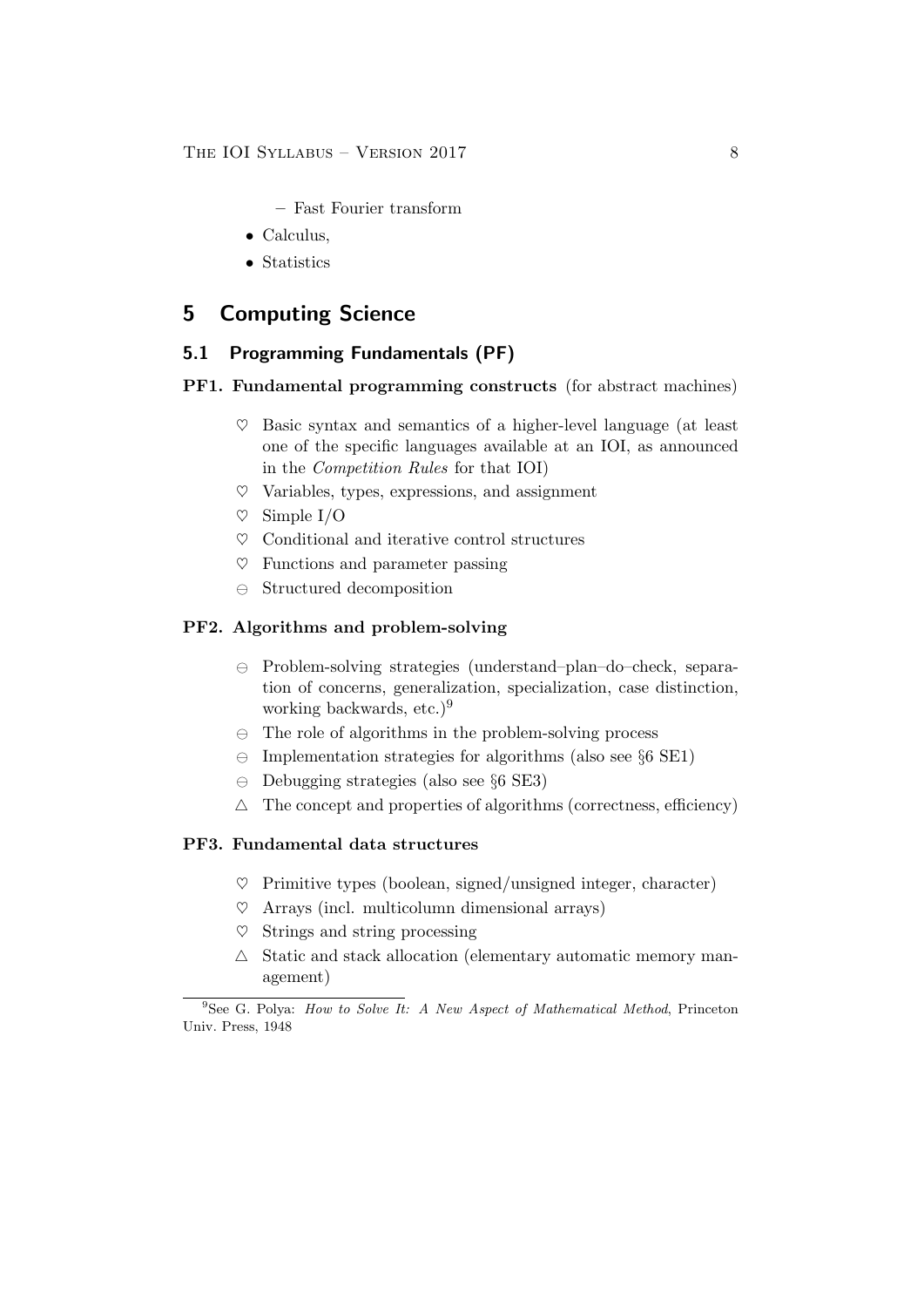#### THE IOI SYLLABUS – VERSION 2017 9

- $\triangle~$  Linked structures
- $\triangle$  Implementation strategies for graphs and trees
- $\triangle$  Strategies for choosing the right data structure
- $\ominus$  Elementary use of real numbers in numerically stable tasks
- $\Theta$  The floating-point representation of real numbers, the existence of precision issues.<sup>10</sup>
- $\ominus$  Pointers and references

# Out of focus:

- Data representation in memory,
- Heap allocation,
- Runtime storage management,
- Using fractions to perform exact calculations.

#### Explicitly excluded:

• Non-trivial calculations on floating point numbers, manipulating precision errors

Regarding floating point numbers, there are well-known reasons why they should be, in general, avoided at the  $IOI<sup>11</sup>$  However, the currently used interface removes some of those issues. In particular, it should now be safe to use floating point numbers in some types of tasks – e.g., to compute some Euclidean distances and return the smallest one.

#### PF4. Recursion

- $\heartsuit$  The concept of recursion
- $\heartsuit$  Recursive mathematical functions
- $\heartsuit$  Simple recursive procedures (incl. mutual recursion)
- $\ominus$  Divide-and-conquer strategies
- $\ominus$  Implementation of recursion
- $\ominus$  Recursive backtracking

<sup>10</sup>Whenever possible, avoiding floating point computations completely is the preferred solution.

 $11$ See G. Horváth and T. Verhoeff: *Numerical Difficulties in Pre-University Education* and Competitions, Informatics in Education 2:21–38, 2003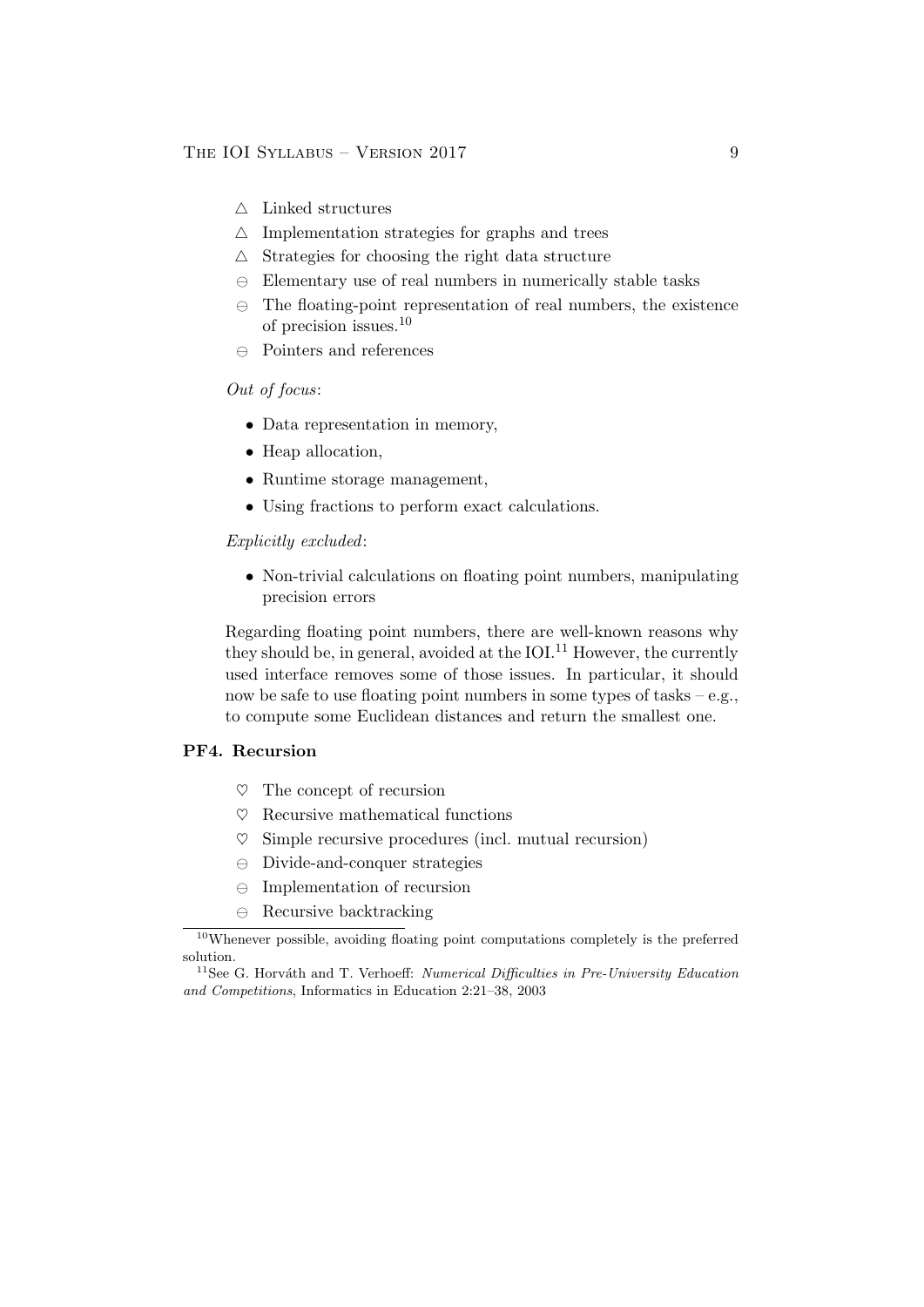#### PF5. Event-driven programming

Some competition tasks may involve a dialog with a reactive environment. Implementing such an interaction with the provided environment is  $\triangle$ .

Everything not directly related to the implementation of reactive tasks is Out of focus

# 5.2 Algorithms and Complexity (AL)

We quote from the IEEE-CS Curriculum:

Algorithms are fundamental to computer science and software engineering. The real-world performance of any software system depends only on two things: (1) the algorithms chosen and (2) the suitability and efficiency of the various layers of implementation. Good algorithm design is therefore crucial for the performance of all software systems. Moreover, the study of algorithms provides insight into the intrinsic nature of the problem as well as possible solution techniques independent of programming language, programming paradigm, computer hardware, or any other implementation aspect.

## AL1. Basic algorithmic analysis

- $\triangle$  Algorithm specification, precondition, postcondition, correctness, invariants
- $\Theta$  Asymptotic analysis of upper complexity bounds (informally if possible)
- $\ominus$  Big O notation
- $\Theta$  Standard complexity classes (constant, logarithmic, linear,  $\mathcal{O}(n \log n)$ ), quadratic, cubic, exponential)
- $\ominus$  Time and space tradeoffs in algorithms
- $\ominus$  Empirical performance measurements.

## Out of focus:

- Identifying differences among best, average, and worst case behaviors,
- Little o, Omega, and Theta notation,
- Tuning parameters to reduce running time, memory consumption or other measures of performance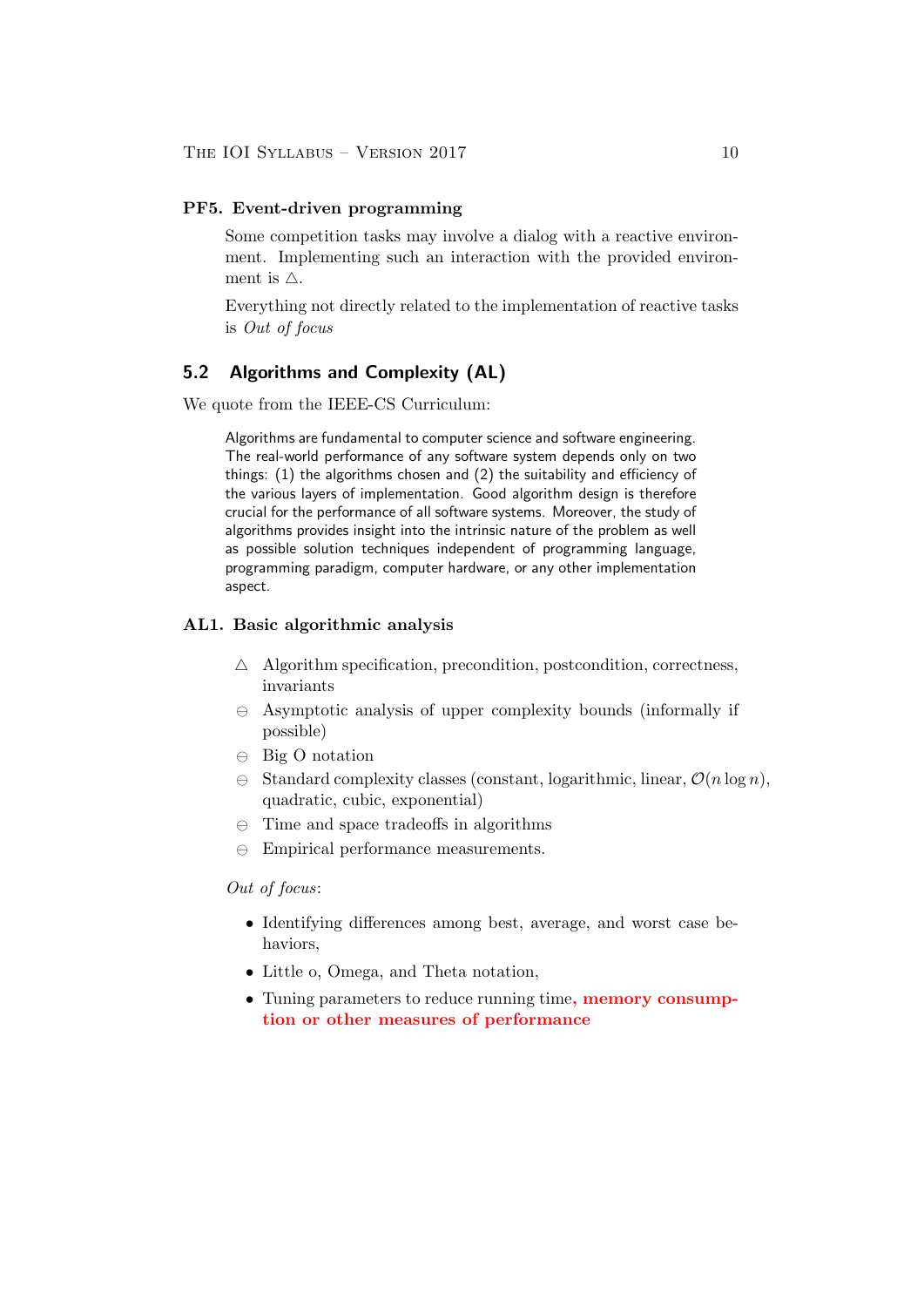Explicitly excluded:

- Asymptotic analysis of average complexity bounds,
- Using recurrence relations to analyze recursive algorithms

## AL2. Algorithmic strategies

- $\ominus$  Simple loop design strategies
- $\ominus$  Brute-force algorithms (exhaustive search)
- $\ominus$  Greedy algorithms
- Divide-and-conquer
- $\Theta$  Backtracking (recursive and non-recursive), Branch-and-bound
- $\Theta$  Dynamic programming<sup>12</sup>

# Out of focus:

- Heuristics
- Finding good features for machine learning tasks $^{13}$
- Discrete approximation algorithms
- Randomized algorithms.

# Explicitly excluded:

- Clustering algorithms (e.g.  $k$ -means,  $k$ -nearest neighbor)
- Minimizing multi-variate functions using numerical approaches.

## AL3a. Algorithms

- Simple algorithms involving integers: radix conversion, Euclid's √ algorithm, primality test by  $\mathcal{O}(\sqrt{n})$  trial division, Sieve of Eratosthenes, factorization (by trial division or a sieve), efficient exponentiation
- $\Theta$  Simple operations on arbitrary precision integers (addition, subtraction, simple multiplication $)^{14}$
- $\Theta$  Simple array manipulation (filling, shifting, rotating, reversal, resizing, minimum/maximum, prefix sums, histogram, bucket sort)

<sup>&</sup>lt;sup>12</sup>The IEEE-CS Curriculum puts this under AL8, but we believe it belongs here.

 $^{13}$ E.g., finding a good way to classify images in the IOI 2013 Art class problem.

<sup>&</sup>lt;sup>14</sup>The necessity to implement these operations should be obvious from the problem statement.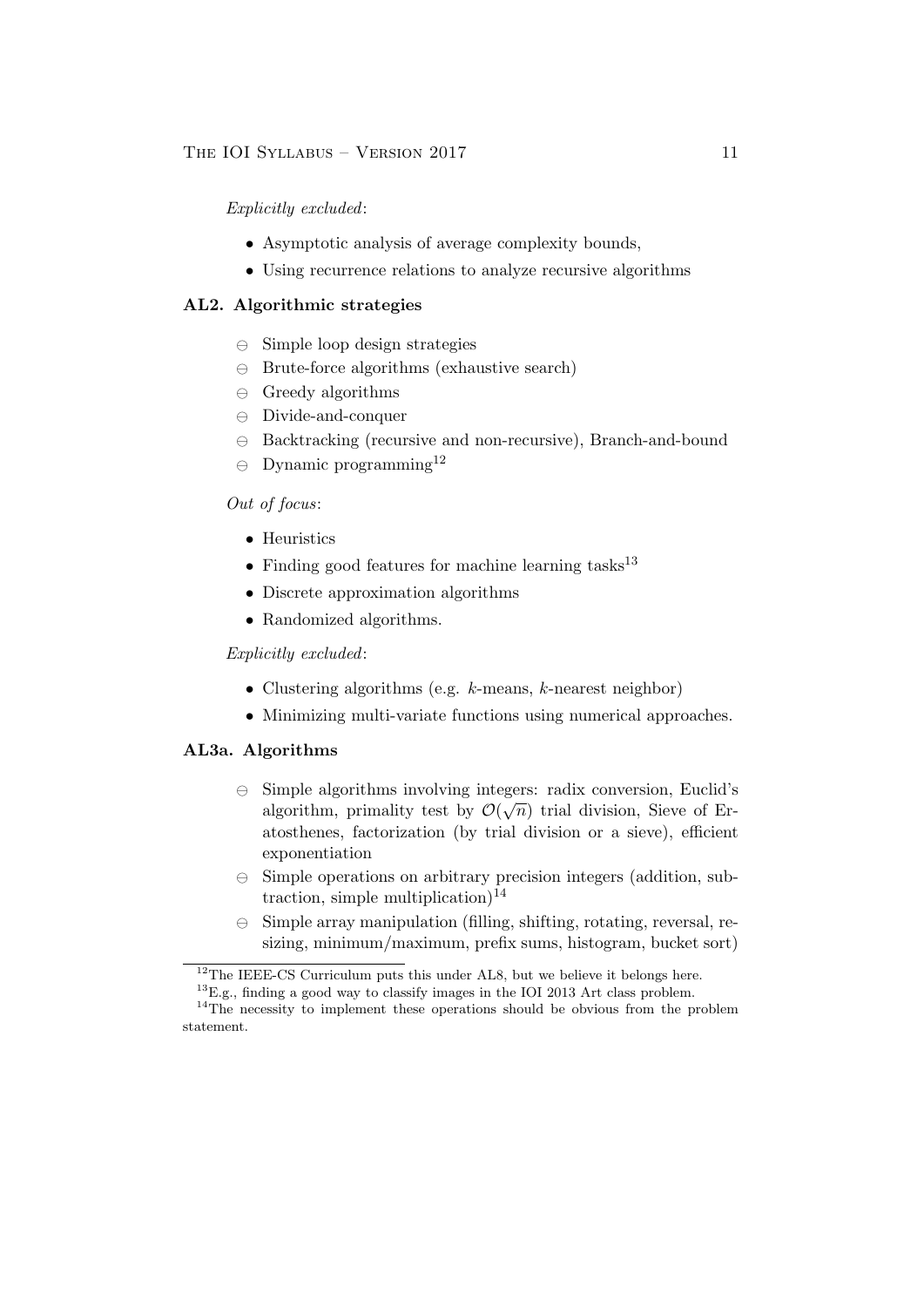- $\Theta$  Simple string algorithms (e.g., naive substring search)
- $\Theta$  sequential processing/search and binary search
- $\Theta$  Quicksort and Quickselect to find the k-th smallest element.
- $\Theta$   $\mathcal{O}(n \log n)$  worst-case sorting algorithms (heap sort, merge sort)
- $\Theta$  Traversals of ordered trees (pre-, in-, and post-order)
- $\ominus$  Depth- and breadth-first traversals
- $\Theta$  Applications of the depth-first traversal tree, such as:
	- Topological sort
	- Algorithms to determine the (existence of an) Euler path/cycle
- $\ominus$  Finding connected components and transitive closures.
- $\ominus$  Shortest-path algorithms (Dijkstra, Bellman-Ford, Floyd-Warshall)
- $\Theta$  Minimum spanning tree (Jarník-Prim and Kruskal algorithms)
- $\Theta$   $O(VE)$  time algorithm for computing maximum bipartite matching.
- $\Theta$  Biconnectivity in undirected graphs (bridges, articulation points).
- $\Theta$  Connectivity in directed graphs (strongly connected components).

#### Excluded, but open to discussion

- Maximum flow. Flow/cut duality theorem.
- Strongly connected components, bridges and articulation points.

# Explicitly excluded:

- Primal-dual graph algorithms (e.g. minimum cost arborescence)
- Lexicographical BFS, maximum adjacency search and their properties

### AL3b. Data structures

- $\triangle$  Stacks and queues
- $\Theta$  Representations of graphs (adjacency lists, adjacency matrix)
- $\triangle$  Binary heap data structures
- $\Theta$  Representation of disjoint sets: the Union-Find data structure.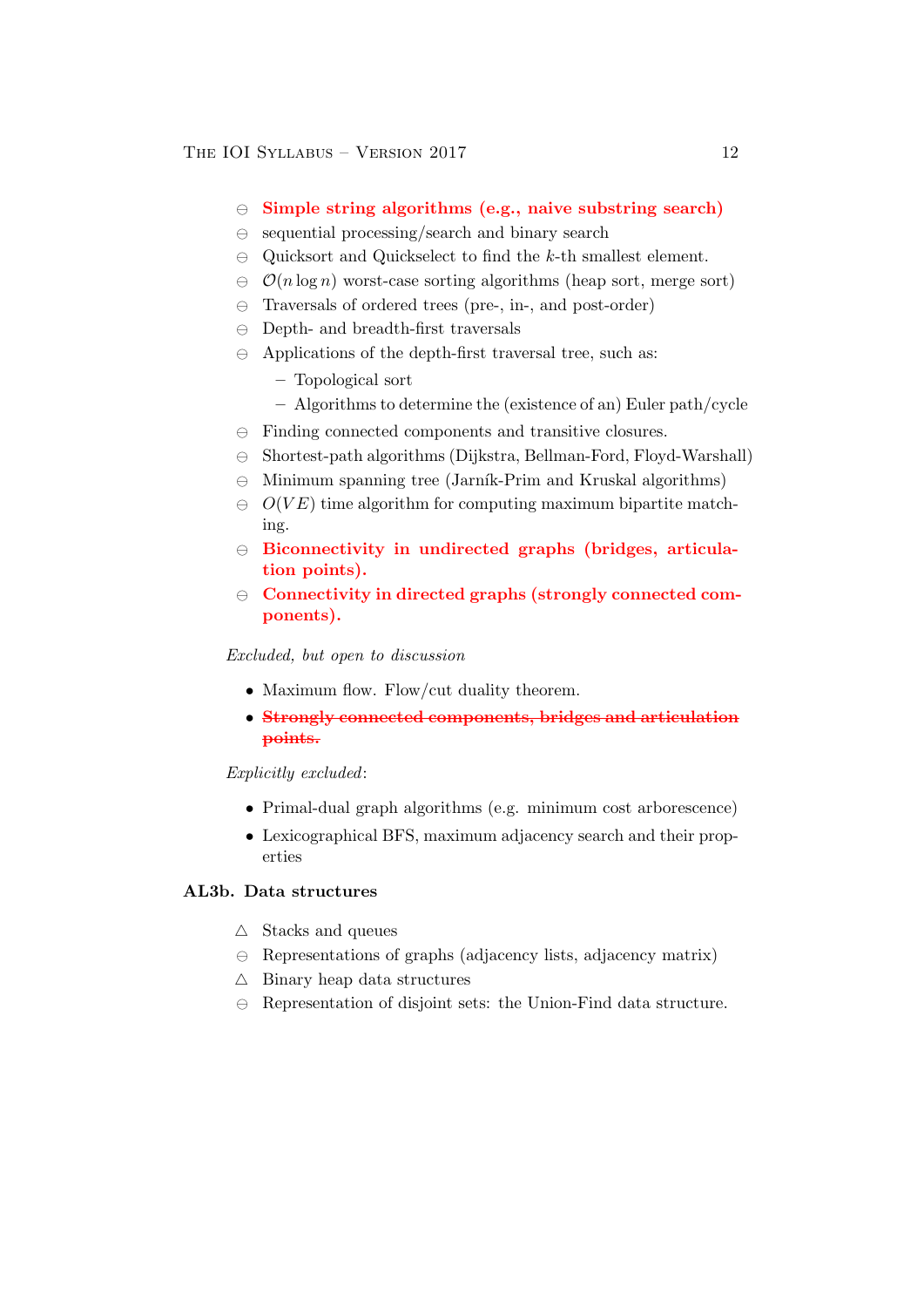- $\triangle$  Statically balanced binary search trees. Instances of this include binary index trees (also known as Fenwick trees) and segment trees (also known as interval trees and tournament trees).<sup>15</sup>
- $\Theta$  Balanced binary search trees<sup>16</sup>
- $\triangle$  Augmented binary search trees
- $\Theta$   $O(\log n)$  time algorithms for answering lowest common ancestor queries in a static rooted tree.<sup>17</sup>
- $\Theta$  Creating persistent data structures by path copying or using fat nodes.
- $\ominus$  Composition of data structures, e.g. 2-D statically balanced binary trees
- $\triangle$  Tries

#### Excluded, but considering inclusion

- String algorithms: there is evidence that the inter-reducibility between KMP, Rabin-Karp hashing, suffix arrays/tree, suffix automaton, and Aho-Corasick makes them difficult to separate.
- Heavy-light decomposition and separator structures for static trees.
- Data structures for dynamically changing trees and their use in graph algorithms.

## Explicitly excluded:

- Complex heap variants such as binomial and Fibonacci heaps,
- Using and implementing hash tables (incl. strategies to resolve collisions)

# AL4. Distributed algorithms

Out of focus

#### AL5. Basic computability

 $^{16}$ Problems will not be designed to distinguish between the implementation of BBSTs, such as treaps, splay trees, AVL trees, or scapegoat trees

<sup>17</sup>Once again, different implementations meeting this requirement will not be distinguished.

 $15$ Note that in computational geometry there are different data structures with similar names.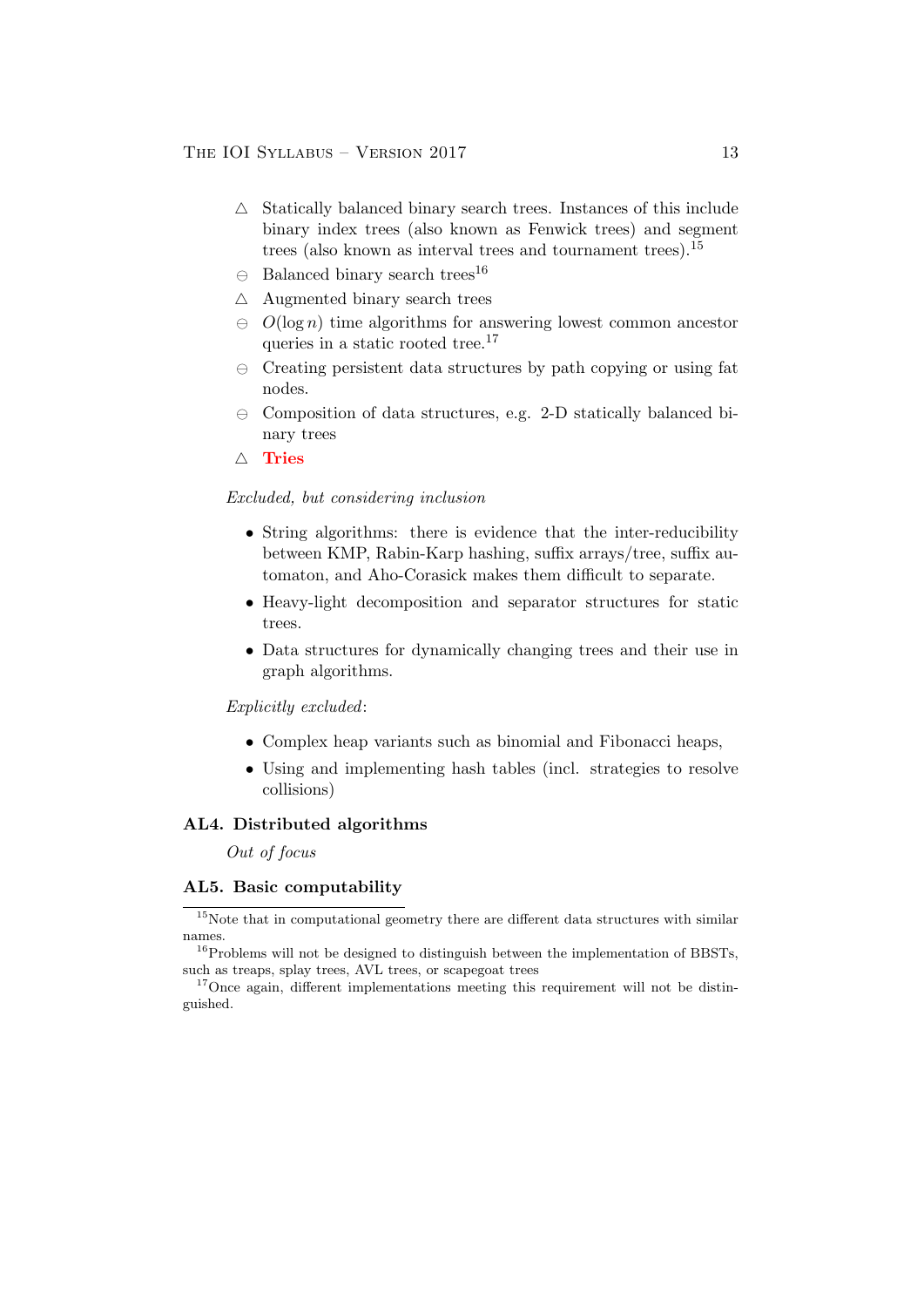All topics related to computability are *Explicitly excluded*. This includes the following: Tractable and intractable problems; Uncomputable functions; The halting problem; Implications of uncomputability

However, see AL7 for basic computational models.

### AL6. The complexity classes P and NP

Topics related to non-determinism, proofs of NP-hardness (reductions), and everything related is Explicitly excluded.

Note that this section only covers the results usually contained in undergraduate and graduate courses on formal languages and computational complexity. The classification of these topics as Explicitly excluded does not mean that an NP-hard problem cannot appear at an IOI.

#### AL7. Automata and grammars

 $\triangle$  Understanding a simple grammar in Backus-Naur form

#### Out of focus:

- Formal definition and properties of finite-state machines,
- Context-free grammars and related rewriting systems,
- Regular expressions

## Explicitly excluded:

• Properties other than the fact that automata are graphs and that grammars have parse trees.

# AL8. Advanced algorithmic analysis

- $\Theta$  Basics of combinatorial game theory, winning and losing positions, minimax algorithm for optimal game playing
- $\ominus$  Amortized analysis.

#### Out of focus:

- Online algorithms
- Randomized algorithms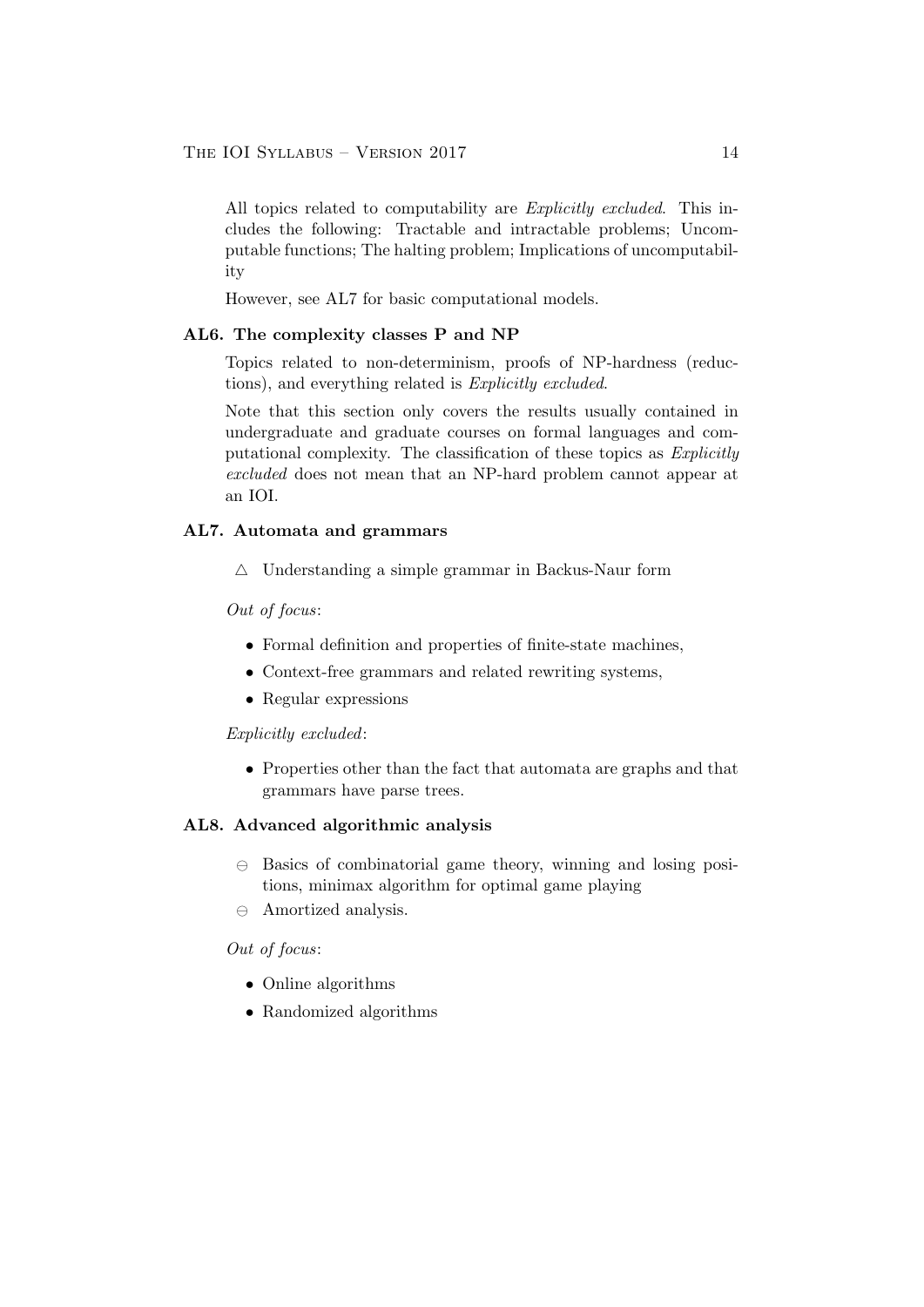Explicitly excluded:

- Alpha-beta pruning
- Theory of combinatorial games, e.g. NIM game, Sprague-Grundy theory

## AL9. Cryptographic algorithms

Out of focus

- AL10. Geometric algorithms  $\oplus$  Representing points, vectors, lines, line segments.
	- $\Theta$  Checking for colinear points, parallel/orthogonal vectors, clockwise turns.
	- $\ominus$  Intersection of two lines.
	- $\ominus$  Computing area of a polygon.
	- $\Theta$  Checking whether a (general/convex) polygon contains a point.
	- $\ominus$  Coordinate compression.
	- $\Theta$   $\mathcal{O}(n \log n)$  time algorithms for convex hull
	- $\ominus$  Sweeping line method

## Explicitly excluded:

- Point-line duality
- Halfspace intersection, Voronoi diagrams, Delaunay triangulations.
- Computing coordinates of circle intersections against lines and circles.
- Linear programming in 3 or more dimensions and its geometric interpretations.

# AL11. Parallel algorithms

Out of focus

# 5.3 Other Areas in Computing Science

Except for GV (specified below), all areas are Explicitly excluded.

#### AR. Architecture and Organization

## OS. Operating Systems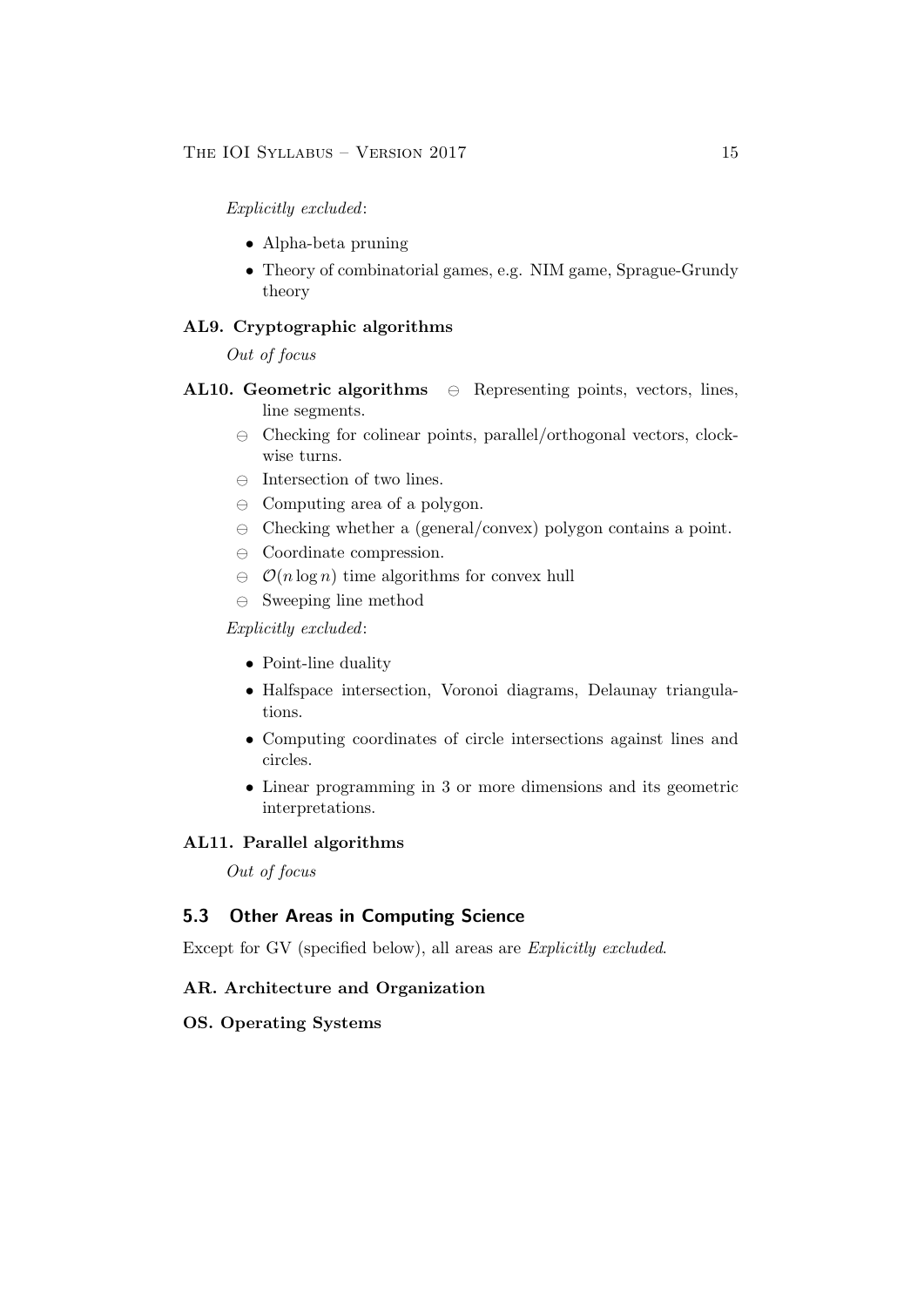#### NC. Net-Centric Computing (a.k.a. cloud computing)

#### PL. Programming Languages

# HC. Human-Computer Interaction

### GV. Graphics and Visual Computing

Basic aspects of processing graphical data are Out of focus, everything else (including the use of graphics libraries such as OpenGL) is Explicitly excluded.

#### IS. Intelligent Systems

#### IM. Information Management

#### SP. Social and Professional Issues

## CN. Computational Science

Notes: AR is about digital systems, assembly language, instruction pipelining, cache memories, etc. OS is about the design of operating systems, not their usage. PL is about the analysis and design of programming languages, not their usage. HC is about the *design* of user interfaces.

Usage of the operating system, GUIs and programming languages is covered in §7 and §5.1.

# 6 Software Engineering (SE)

We quote from the IEEE-CS Curriculum:

Software engineering is the discipline concerned with the application of theory, knowledge, and practice for effectively and efficiently building software systems that satisfy the requirements of users and customers.

In the IOI competition, the application of software engineering concerns the use of light-weight techniques for small, one-off, single-developer projects under time pressure. All included topics are  $\ominus$ .

#### SE1. Software design

- $\Theta$  Fundamental design concepts and principles
- $\ominus$  Design patterns
- $\ominus$  Structured design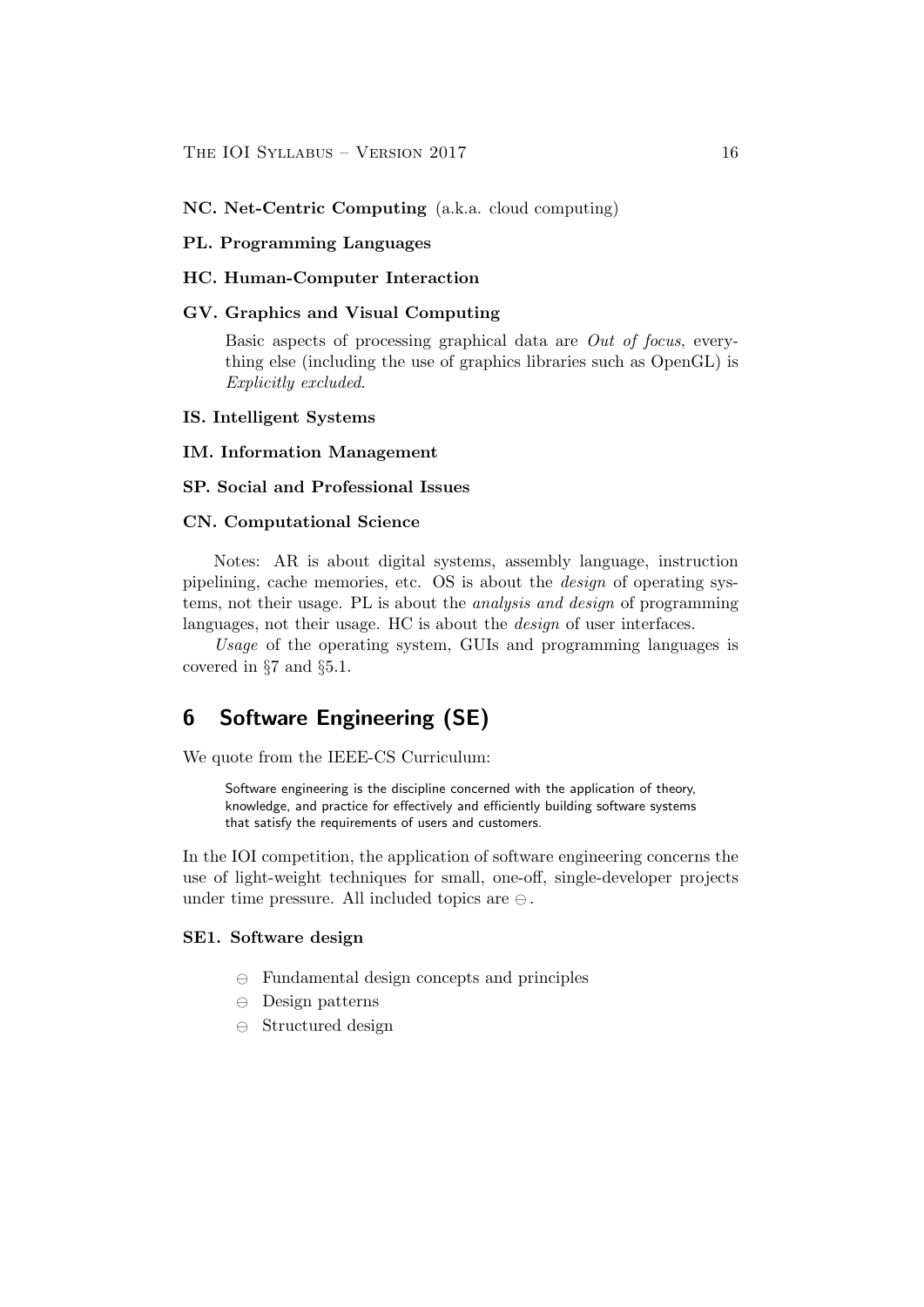In particular, contestants may be expected to

- Transform an abstract algorithm into a concrete, efficient program expressed in one of the allowed programming languages, possibly using standard or competitionspecific libraries.
- Make their programs read data from and write data to text files according to a prescribed simple format

(See also SE2 immediately below)

Explicitly excluded: Software architecture, Design for reuse, Object-Oriented analysis and design, Component-level design

## SE2. Using APIs

 $\ominus$  API (Application Programming Interface) programming

In particular, contestants may be expected to

– Use competition-specific libraries according to the provided specification.

Explicitly excluded: Programming by example, Debugging in the API environment, Class browsers and related tools, Introduction to componentbased computing

## SE3. Software tools and environments

 $\Theta$  Programming environments, incl. IDE (Integrated Development Environment)

In particular, contestants may be expected to

- Write and edit program texts using one of the provided program editors.
- Compile and execute their own programs.
- Debug their own programs.

Explicitly excluded: Testing tools, Configuration management tools Requirements analysis and design modeling tools, Tool integration mechanisms

### SE4. Software processes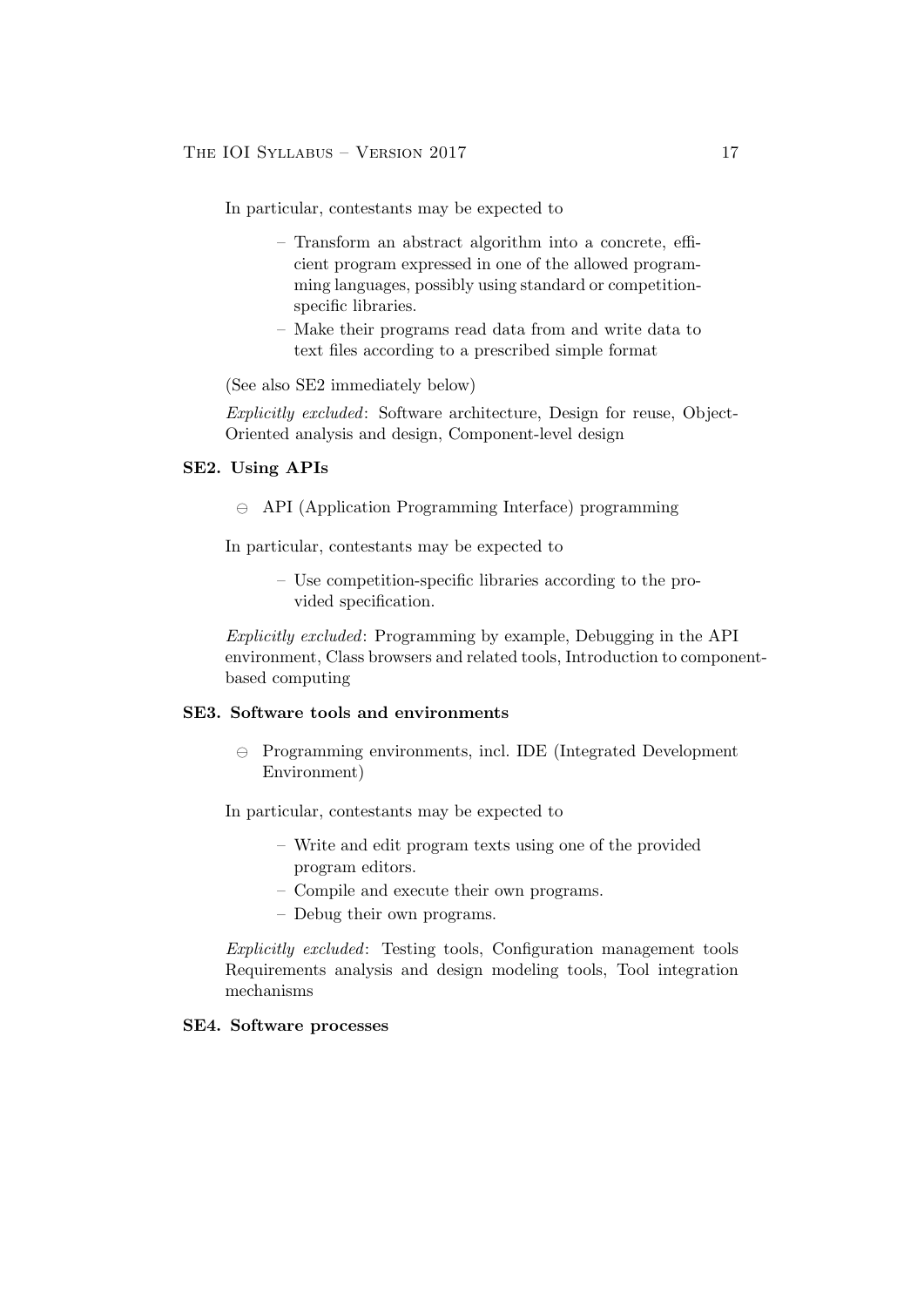$\ominus$  Software life-cycle and process models

In particular, contestants may be expected to

– Understand the various phases in the solution development process and select appropriate approaches.

Explicitly excluded: Process assessment models, Software process metrics

#### SE5. Software requirements and specification

- $\Theta$  Functional and nonfunctional requirements
- $\Theta$  Basic concepts of formal specification techniques

In particular, contestants may be expected to

– Transform a precise natural-language description (with or without mathematical formalism) into a problem in terms of a computational model, including an understanding of the efficiency requirements.

Explicitly excluded: Prototyping, Requirements elicitation, Requirements analysis modeling techniques

# SE6. Software validation

- $\Theta$  Testing fundamentals, including test plan creation and test case generation
- $\ominus$  Black-box and white-box testing techniques
- $\Theta$  Unit, integration, validation, and system testing
- $\ominus$  Inspections

In particular, contestants may be expected to

- Apply techniques that maximize the the opportunity to detect common errors (e.g. through well-structured code, code review, built-in tests, test execution).
- Test (parts of) their own programs.

Explicitly excluded: Validation planning, Object-oriented testing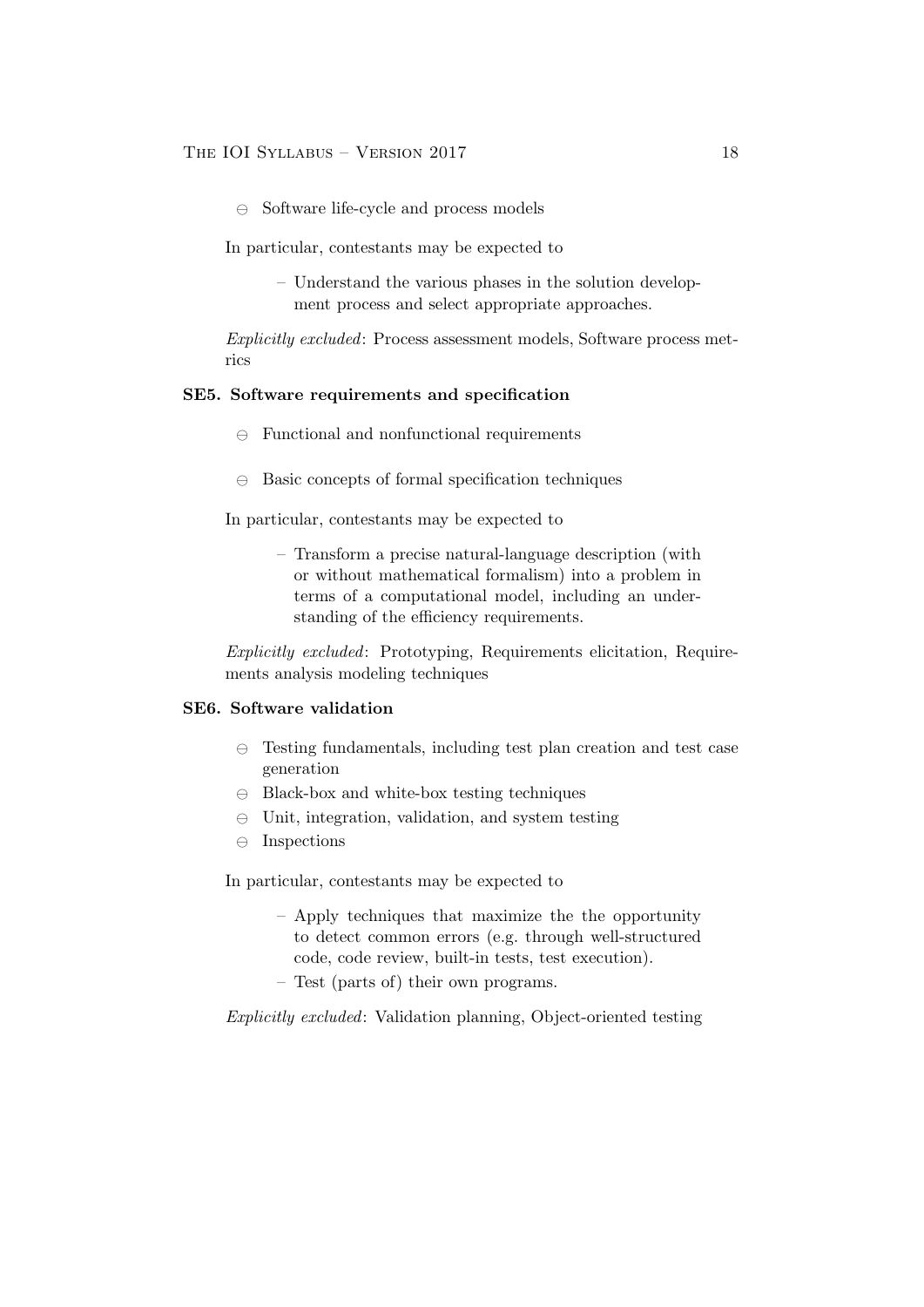### SE7. Software evolution

Explicitly excluded: Software maintenance, Characteristics of maintainable software, Re-engineering, Legacy systems, Software reuse

### SE8. Software project management

- $\ominus$  Project scheduling (especially time management)
- $\ominus$  Risk analysis
- $\ominus$  Software configuration management

In particular, contestants may be expected to

- Manage time spent on various activities.
- Weigh risks when choosing between alternative approaches.
- Keep track of various versions and their status while developing solutions.

Explicitly excluded: Software quality assurance, Team management, Software measurement and estimation techniques, Project management tools

# SE9. Component-based computing

Explicitly excluded

#### SE10. Formal methods

Formal methods concepts (notion of correctness proof, invariant) Pre and post assertions

In particular, contestants may be expected to

– Reason about the correctness and efficiency of algorithms and programs.

Explicitly excluded: Formal verification, Formal specification languages, Executable and non-executable specifications

#### SE11. Software reliability

Explicitly excluded

# SE12. Specialized systems development

Explicitly excluded